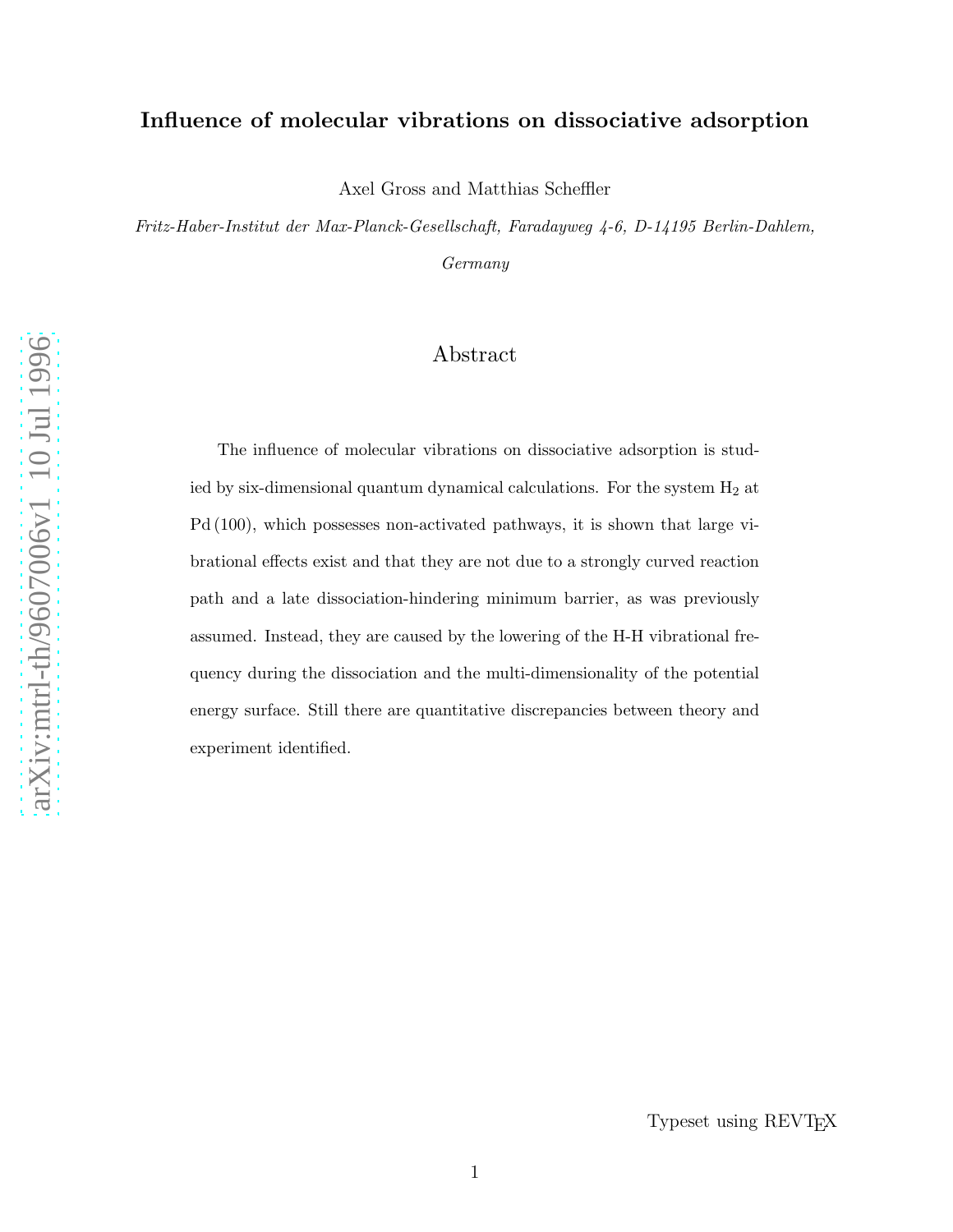#### I. INTRODUCTION

In recent years the dissociative adsorption and associative desorption of hydrogen on metal surfaces has been the subject of many experimental and theoretical investigations (see, e.g., Refs.[[1,2,3\]](#page-12-0) and references therein). The studies were motivated by the fact that for these relatively simple systems the process of bond breaking and bond making during dissociative adsorption can be analyzed in greater detail.

Breaking a molecular bond is obviously coupled to the interatomic distance and molecular vibrations. Therefore a large number of studies have addressed the influence of those vibrations on the dissociative adsorption and associative desorption, especially in the benchmarksystem  $H_2$ /Cu [[4,5,6,7,8,9](#page-12-0)]. In desorption studies [[4,5\]](#page-12-0) strong vibrational heating of the hydrogen molecules was found, i.e., vibrational population ratios were much greater than expected for thermal equilibrium with the temperature of the substrate at which desorption occurs. According to the principle of microscopic reversibility this implies that the probability of dissociative adsorption should be enhanced for vibrational excited molecules, which indeed has been confirmed experimentally [\[6,7,8,9](#page-12-0)]. These vibrational effects were usually discussed[[10,11,12,13\]](#page-12-0) within the context of potential energy surfaces (PESs) which depend only on two coordinates, namely the center of mass distance of the molecule from the surface, Z, and the H-H interatomic distance, d. Obviously, the motion of the two atoms of a diatomic molecule is governed by six coordinates, not just  $Z$  and  $d$ , but the dependence on the other (neglected) four coordinates was felt to be of minor importance. It was generally accepted that the PES in the considered two-dimensional space (a so-called "elbow plot") should exhibit a strongly curved reaction path and a so-called late barrier towards dissociative adsorption, i.e. a barrier after the curved region of the PES, close to the surface, in order to account for strong vibrational effects in dissociative adsorption and associative desorption.

Interestingly, strong vibrational heating was also found for hydrogen molecules desorbing from Pd (100) [\[14](#page-12-0)], although for this substrate, in contrast to Cu, the dissociative adsorption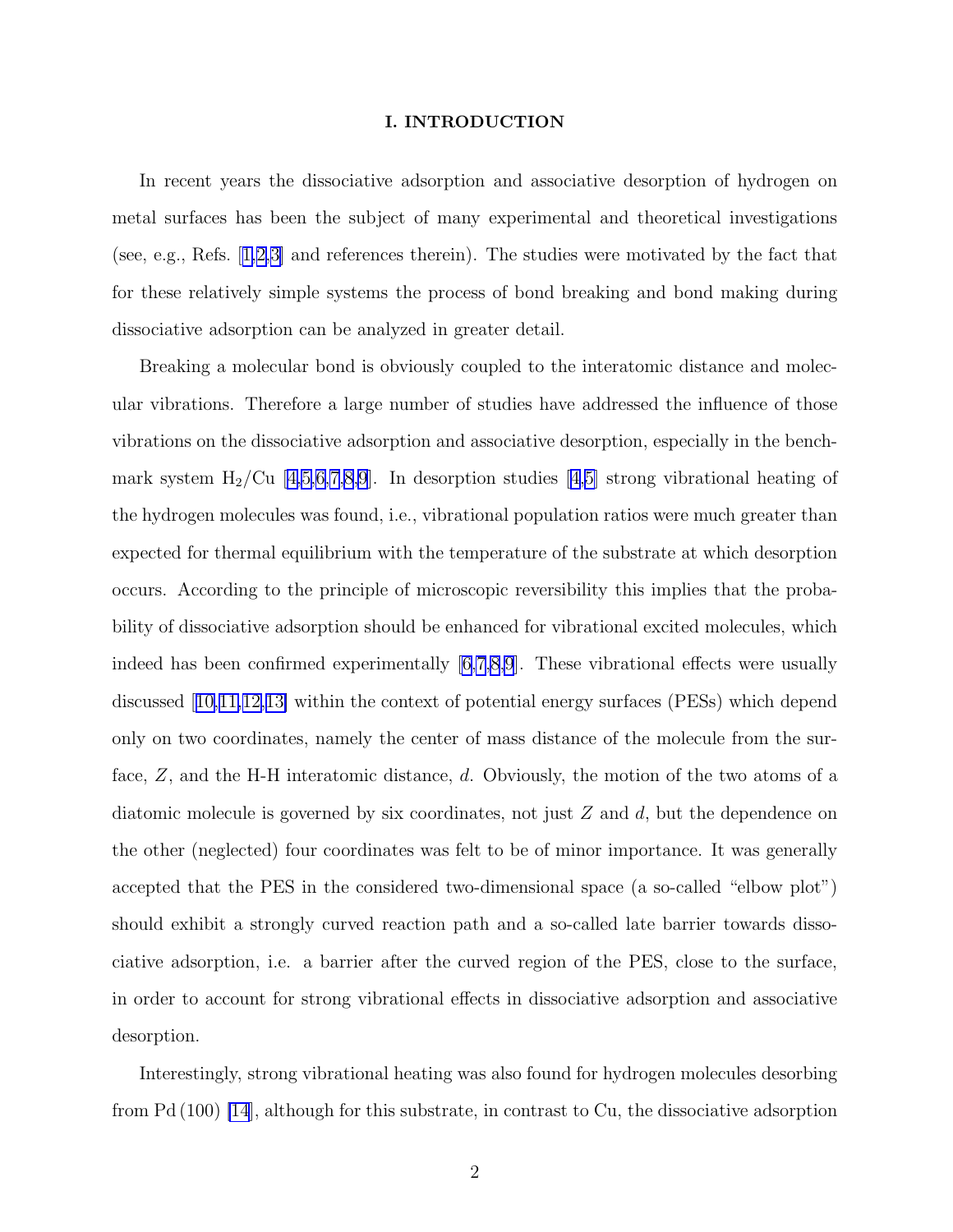is non-activated[[15,16,17\]](#page-12-0). Nevertheless, within the spirit of the above discussion for the  $H_2$ /Cu system, Brenig *et al.* [[18](#page-12-0),[19](#page-12-0)] reproduced the vibrational heating for  $H_2$  desorption from Pd (100) by quantum dynamical calculations using two-dimensional model potentials with a minimum barrier of 200 meV. Since this is in conflict with the fact that adsorption of H<sup>2</sup> in non-activated, Darling and Holloway [\[20,21\]](#page-13-0) questioned the validity of this theoretical work and argued that one has to take into account a distribution of barrier heights which requires higher-dimensional calculations. In their model calculations, which were still twodimensional, they basically showed that it is not possible to reproduce vibrational heating in desorption with a barrier-less two-dimensional elbow potential[[20](#page-13-0)].

Recently we enhanced the computational approach for scattering of molecules at surfaces[[19,](#page-12-0)[22\]](#page-13-0) and are now able to investigate reactions of diatomic molecules on surfaces with all six degrees of freedom of the molecule being treated quantum dynamically [\[23\]](#page-13-0). Sucha study was performed for the sticking probability of  $H_2$  at Pd (100) [[23](#page-13-0)] employing a high-dimensional PES derived from first-principles calculations[[17\]](#page-12-0). In the present paper we use the same PES and the same six-dimensional (6-D) quantum-dynamical method. The PES for the interaction of  $H_2$  and Pd (100) possesses non-activated pathway, but also (in factin majority) activated pathways  $[17]$  $[17]$ . It was found that  $H_2$  molecules impinging with small energies are efficiently steered along the non-activated pathways towards dissociatice adsorption [\[23](#page-13-0)]. However, with increasing energy the steering effect gets less effective and the majority of molecules proceeds via pathways with energy barriers [\[23\]](#page-13-0). The steering mechanism is operative for the translational degree of freedom as well as for the rotations [\[24\]](#page-13-0). In the meantime two predictions of the quantum dynamical calculations for  $H_2/Pd (100)$ , namely the strong rotational hindering of the dissociation at low kinetic energy[[23](#page-13-0),[25](#page-13-0)] and the orientation dependence of adsorption and desorption [\[23\]](#page-13-0), have been confirmed experimentally [\[26,27](#page-13-0)].

In order to investigate the effects of molecular vibrations on the sticking probability we had to extend the calculations [\[23\]](#page-13-0) to higher energies. To describe the dynamics of initially vibrating molecules properly we have increased the number of vibrational eigenfunctions in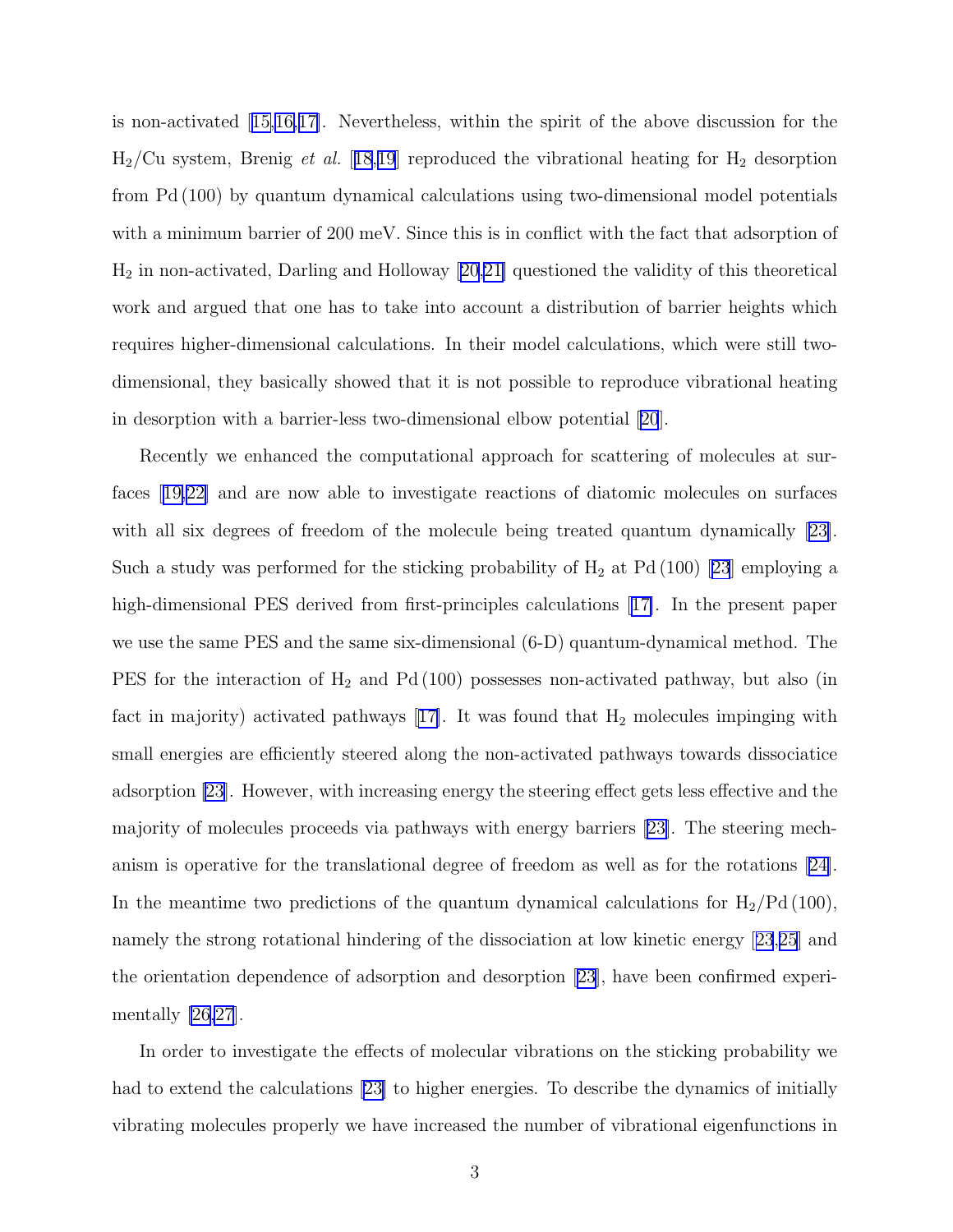<span id="page-3-0"></span>

FIG. 1. Contour plot of the PES along a two-dimensional cut through the six-dimensional coordinate space of  $H_2/Pd(100)$ . The inset shows the orientation of the molecular axis and the lateral  $H_2$  center-of-mass coordinates. The coordinates in the figure are the  $H_2$  center-of-mass distance from the surface  $Z$  and the H-H interatomic distance  $d$ . The dashed line is the optimum reaction path. Energies are in  $eV$  per  $H_2$  molecule. The contour spacing is 0.1  $eV$ .

the expansion of the wave function of the hydrogen nuclei: In the present study up to 25,200 channels per total energy are taken into account compared to 21,000 channels which were considered previously[[23\]](#page-13-0). We will show that in spite of the absence of a minimum barrier towards dissociative adsorption and a strongly curved reaction path there are still substantial vibrational effects in the adsorption and desorption of  $H_2/Pd(100)$ . We will demonstrate that they are caused by a strong lowering of the H-H vibrational frequency during the adsorption and by the multi-dimensionality of the PES relevant for the dissociation process. However, some discrepancies to the experimental results of refs. [\[14,18](#page-12-0)] remain.

#### II. RESULTS AND DISCUSSION

Figure 1 shows a cut through our PES of  $H_2/Pd(100)$ , where the most favorable path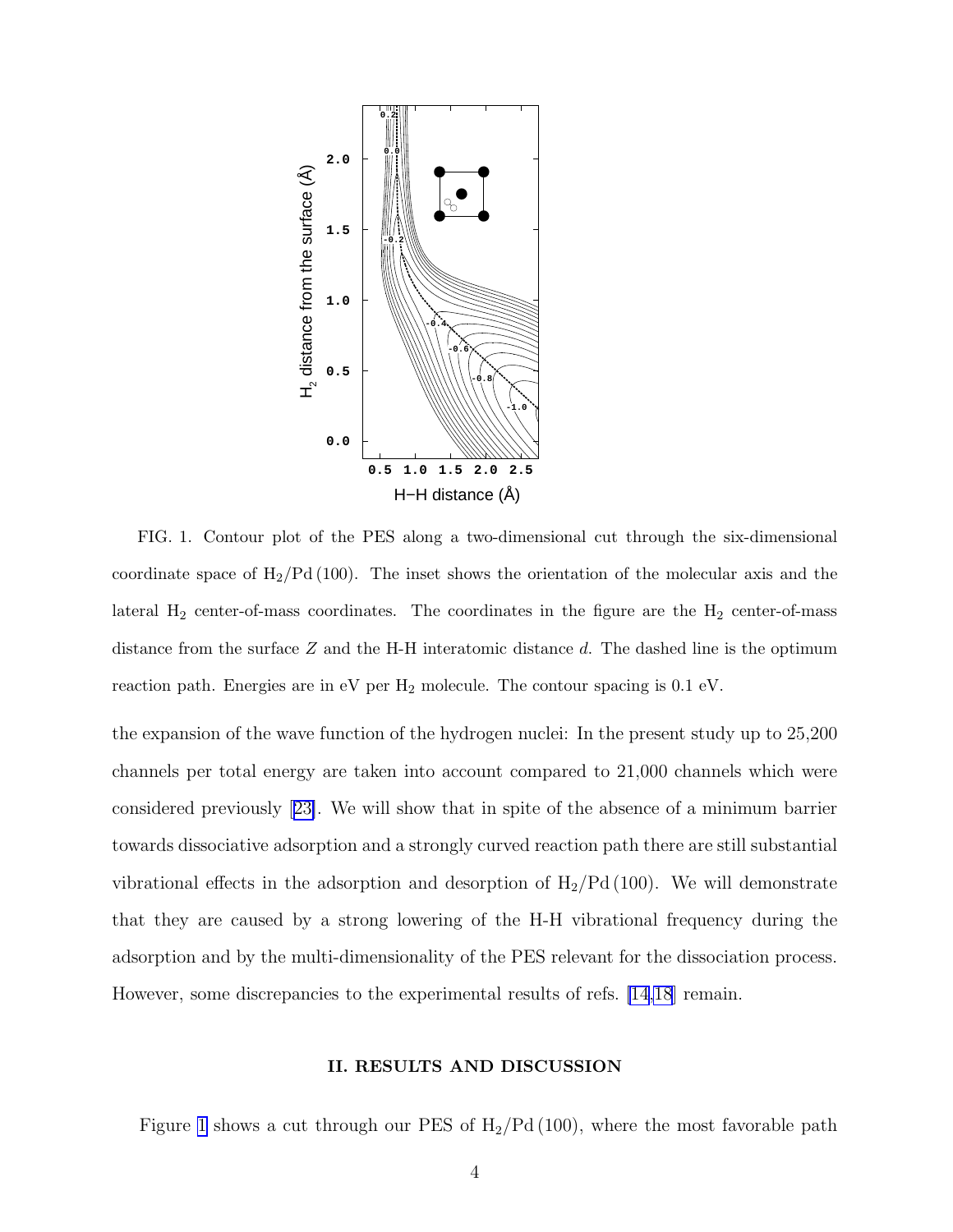towards dissociative adsorption is marked by the dashed line. As discussed above, for this path there is no energy barrier hindering dissociation, i.e., the adsorption is non-activated. The curvature of the optimum reaction pathway (see dashed line in Fig. [1](#page-3-0)) is relatively moderate compared to the curvature of reaction pathways of previously assumed or guessed PESs which had been used in earlier low-dimensional studies  $[10,11,12,13,18,19,20]$  $[10,11,12,13,18,19,20]$  $[10,11,12,13,18,19,20]$ . The detailed total-energy calculations [\[17](#page-12-0)] showed that the PES is strongly anisotropic and corrugated so that besides non-activated paths the majority of pathways towards dissociative adsorption has in fact energy barriers with a rather broad distribution of heights and positions. The barrier height depends on the molecular orientation and impact site in the surface unit cell.

Figure [2](#page-5-0) presents results for the sticking probability as a function of the kinetic energy of a H<sup>2</sup> beam under normal incidence. Quantum mechanically determined sticking probabilities for hydrogen at surfaces with an attractive well exhibit an oscillatory structure as a function of the incident energy [\[23,24,28,29](#page-13-0)], reflecting the opening of new scattering channels and resonances[[28](#page-13-0),[29](#page-13-0)], as also observed in, e.g, LEED[[30](#page-13-0)]. Such oscillations have not been observed yet. In the experiments the molecular beams are not strictly mono-energetic but have a certain energetic broadening. For the calculations of Fig. [2](#page-5-0) we assumed an energy width  $\Delta E_i/E_i = 0.2$ , typical for experiments [\[15](#page-12-0)]. As a consequence, the quantum dynamical oscillations are smoothed out.

The solid curves correspond to 6-D calculations for  $H_2$  molecules initially in the vibrational ground and first excited state, respectively. The  $\nu_i = 0$  curve shows the characteristic initial decrease of the sticking probability with increasing energy (for  $E_i \lesssim 0.1 \text{ eV}$ ) which is due to the decreasing importance of the steering effect with increasing energy[[23](#page-13-0)]. Also for molecules initially in the first excited vibrational state a corresponding behavior is found, but for these the steering effect is strong only for very small energies ( $E_i \lesssim 50 \text{ meV}$ ). For kinetic energies higher than  $\approx 50$  meV the  $\nu_i = 1$  molecules experience an increasing sticking probability which is significantly larger than for  $\nu_i = 0$  molecules.

The effect of the initial vibrational state can be quantified by the vibrational efficacy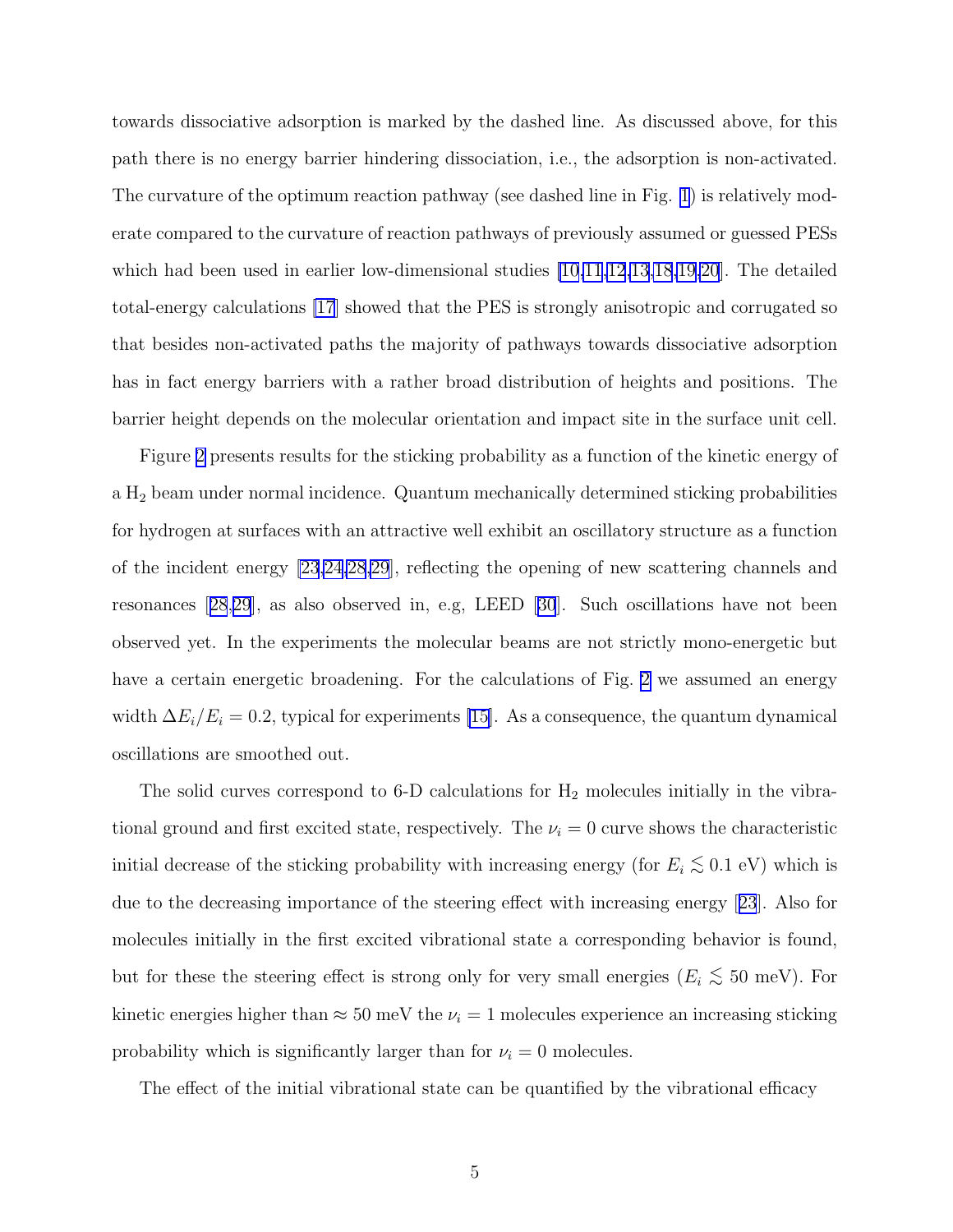<span id="page-5-0"></span>

FIG. 2. Sticking probability versus kinetic energy for a H2 beam under normal incidence on a Pd (100) surface. The molecules are initially in the rotational ground state  $j_i = 0$ , and in their initial vibrational states are  $\nu_i = 0$  (lower curves) and  $\nu_i = 1$  (upper curves). The solid lines show the results of the 6-D calculations and the dashed lines are five-dimensional calculations where the vibrational degree of freedom is approximated by an adiabatic treatment (see text).

$$
\Xi_{\text{vib}}(S) = \frac{\epsilon_{\nu_i=0}(S) - \epsilon_{\nu_i=1}(S)}{\hbar \omega_{\text{vib}}},\tag{1}
$$

where  $\epsilon(S)$  is the kinetic energy required to obtain the sticking probability S, so that  $\Xi_{\text{vib}}(S)$ is the separation of the sticking curves for a certain sticking probability divided by the gasphase vibrational quantum  $\hbar\omega_{\text{vib}} = 516$  meV. In Fig. 2 we have marked  $S = 0.7$ , which leads to a value of the vibrational efficacy of  $\Xi_{\text{vib}}(S = 0.7) = 0.75$ . This means that 75% of the vibrational energy is effective in promoting the dissociative adsorption, a value even higher than in the  $H_2/Cu(111)$  system [\[9](#page-12-0)].

To clarify why and how molecular vibrations effect the sticking probability we performed calculations for a reduced coordinate space, namely allowing only for five degrees of freedom for the two hydrogen atoms. This reduction was achieved by keeping the molecules in their initial vibrational state. Although the vibrational state is kept fixed, the energy of the vibration, which is determined by the strength of the H-H interaction, will change along the scattering pathway. As can be seen in Fig. 2, these five-dimensional results are very close to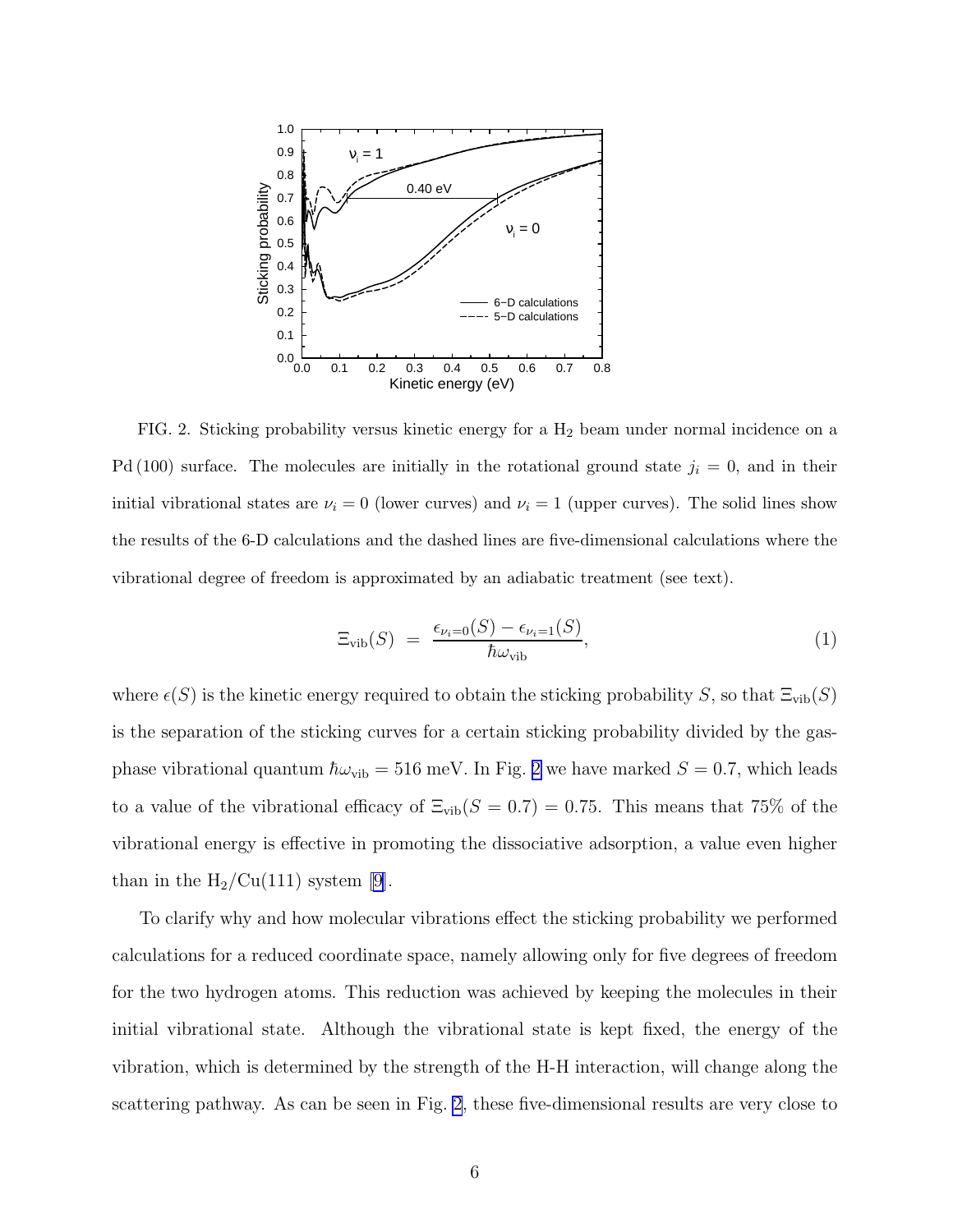<span id="page-6-0"></span>

FIG. 3. H-H vibrational frequency  $\hbar\omega(s)$ , potential  $V_0(s)$  and "vibrationally adiabatic poten-tials" (see Eq. 2) along the reaction path of Fig. [1.](#page-3-0)  $s = 0$  corresponds to the point of maximum curvature of the reaction path.

the 6-D results. This reflects two facts. First, the molecular vibrational state is a sufficiently good quantum number and is almost conserved during the scattering, i.e., the probability for transitions between different vibrational states during the scattering event is rather low. And second, the curvature of the reaction path of the  $H_2/Pd(100)$  PES is not crucial for the vibrational effects in this system because in the 5-D calculations no curvature is present in the Hamiltonian.

As the next step we will analyze the "vibrationally adiabatic potentials" which are defined by

$$
V_{\text{adia}}^{\nu_i}(s) = V_0(s) + (\hbar\omega(s) - \hbar\omega_{\text{vib}}) (\nu_i + \frac{1}{2}) , \qquad (2)
$$

where s is the coordinate along the reaction path (see Fig. [1](#page-3-0)). The vibrationally adiabatic potential is the relevant potential for the  $H_2$  molecule moving on the PES in a particular vibrational state taking the change of the vibrational frequency along the path into account. In Fig. 3 we have plotted the vibrational frequency together with the potential and the vibrational adiabatic potentials for  $\nu_i = 0$  and  $\nu_i = 1$  along the reaction path coordinate s of Fig. [1](#page-3-0). At  $s = 0$ , the point of maximum curvature in Fig. 1, the vibrational frequency is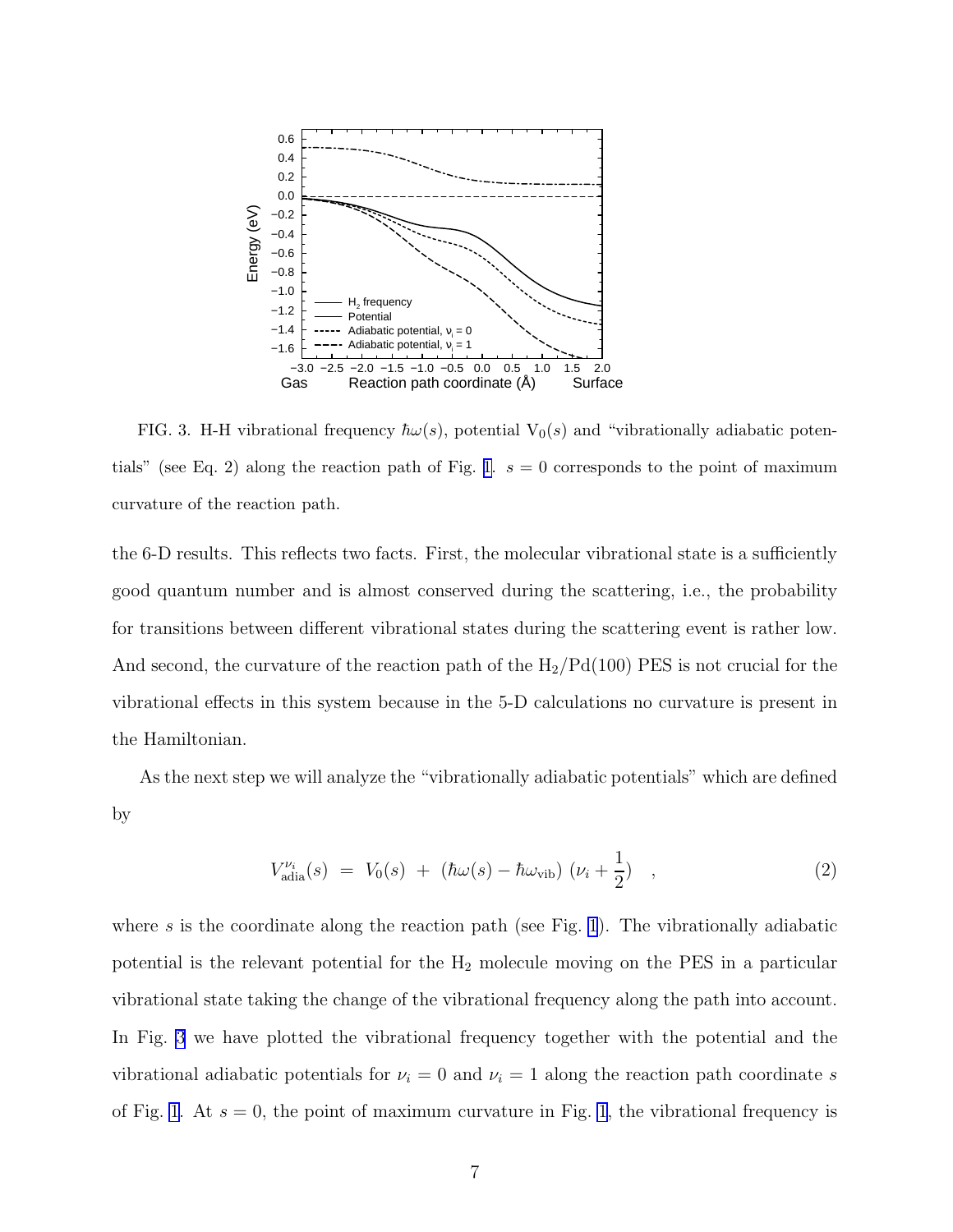strongly reduced from its gas phase value of  $\hbar\omega = 516$  meV to about 150 meV. This leads to a lowering of the vibrationally adiabatic potential by 183 meV for  $\nu_i = 0$  and by 549 meV for  $\nu_i = 1$ . Such a lowering does not only occur for the most favorable adsorption path, but also for other non-activated and activated pathways, i.e., for other impact sites in the surface unit cell and for other molecular orientations. This can be demonstrated by the integrated barrier distribution for the potential  $V_0$  and the vibrationally adiabatic potentials

$$
P_b(E) = \frac{1}{2\pi A} \int \Theta(E - E_b(\theta, \phi, X, Y)) \cos \theta d\theta \, d\phi \, dX dY. \tag{3}
$$

In Eq. 3,  $\theta$  and  $\phi$  are the polar and azimuthal orientation of the molecule, and X and Y are the lateral coordinates of the hydrogen center-of-mass. A is the area of the surface unit cell. Each quadruple defines a cut through the six-dimensional space (see Fig. [1](#page-3-0) for one example), and  $E_b$  is the minimum energy barrier along such a cut. The function  $\Theta$  is the Heavyside step function. The quantity  $P_b(E)$ , which is plotted in Fig. [4,](#page-8-0) is the fraction of the configuration space, for which the barrier towards dissociative adsorption is less than  $E$ ; it corresponds to the sticking probability in the classical sudden approximation, which forms the basic approximation behind the so-called "hole model" [\[31](#page-13-0)]. Actually, the comparison of Figs. [2](#page-5-0) and [4](#page-8-0) reveals that the hole model gives a satisfactory description of the sticking probabilities at high kinetic energies above 0.3 eV, whereas it is strongly at variance with full dynamical calculations at low kinetic energies, where the steering effect is operative.

Figure [4](#page-8-0) demonstrates that the barrier distribution is lowered due to the decrease of the vibrational frequency by about 180 meV for molecules in the vibrational ground state compared to the potential  $V_0(s)$  and by further  $\approx 400$  meV for molecules in the first excited vibrational state. Because of the lowered potential the vibrationally excited molecules are accelerated more strongly towards the surface, they become so fast that the steering mechanism is suppressed. For that reason the initial decrease of the sticking probability for  $\nu_i = 1$ is limited to low energies ( $E_i \lesssim 50$  meV, see Fig. [2\)](#page-5-0). The difference in the barrier heights of about 400 meV is reflected by the energetic shift between the sticking curves for  $\nu_i = 0$  and  $\nu_i = 1$  in Fig. [2](#page-5-0) for sticking probabilities larger than ≈0.7. Hence it is the strong decrease of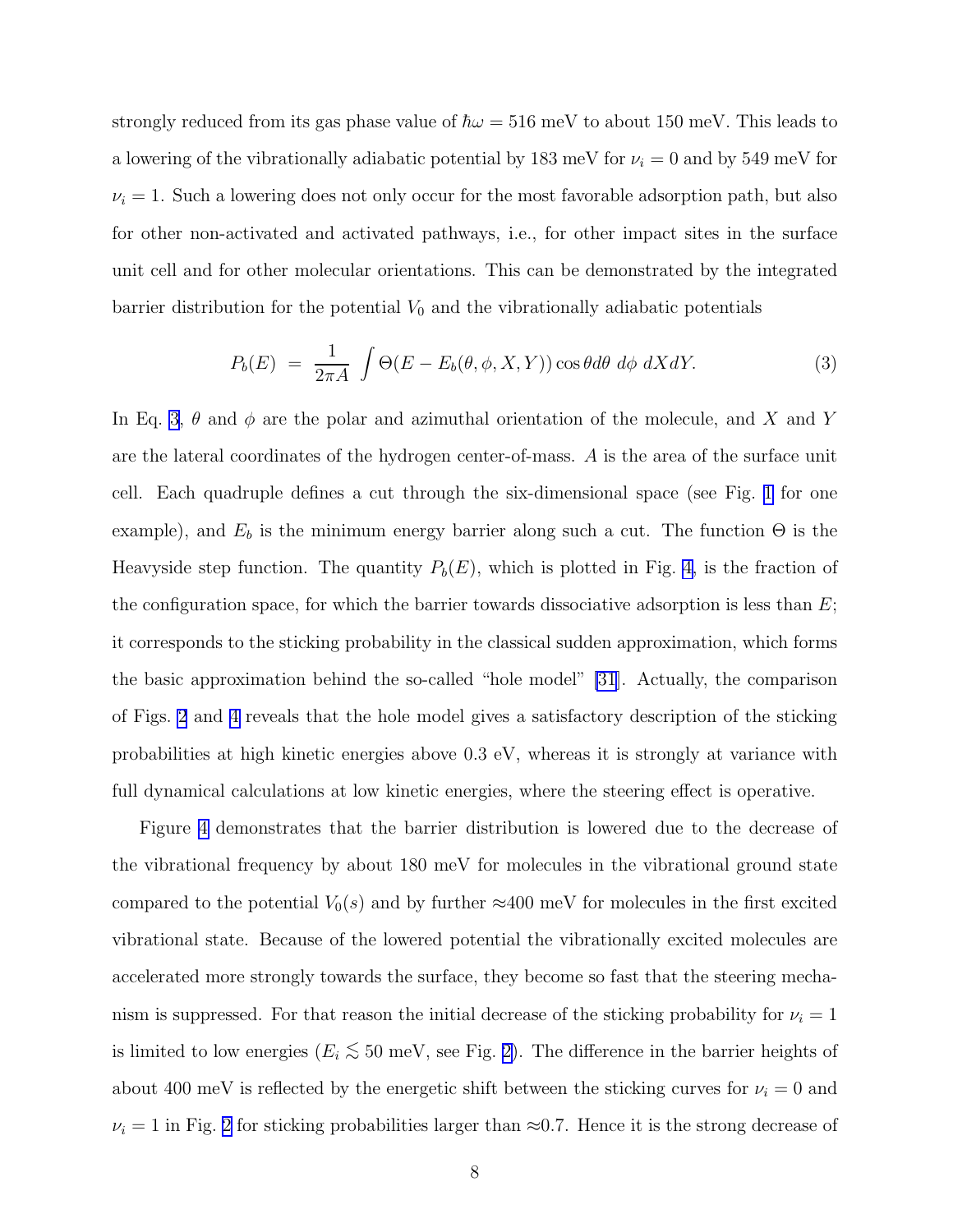<span id="page-8-0"></span>

FIG. 4. Integrated barrier distribution using the potential energy  $V_0$  and "vibrationally adiabatic potentials".

the H-H vibrational frequency during the dissociation which causes the vibrational effects in adsorption.

In figs. [3](#page-6-0) and 4 zero-point effects due to the frustrated rotation and translation parallel to the surface are not taken into account since we like to concentrate here on states with different vibrational quantum numbers. The influence of frustrated rotation and translation of the  $H_2$  molecule in contact with the surface will be discussed in a forthcoming paper [\[32\]](#page-13-0).

According to the principle of detailed balance, the strong enhancement of the sticking probability of vibrationally excited molecules implies a strong vibrational heating of molecules observed in associative desorption. Figure [5](#page-9-0) displays the logarithm of the population ratio of the vibrationally first excited and the ground state in desorption versus the inverse surface temperature. The theoretical values were obtained by summing up over all final rotational states. The dashed line results from the assumption that the  $H_2$  vibrations are in thermal equilibrium with the surface temperature. Indeed we find vibrational heating in our calculations. At  $T_s = 700$  K the ratio is 2.5 times higher than for thermal equilibrium. Absolute values of the vibrational heating in hydrogen desorption from Pd(100) were only measured for  $D_2$ , not for  $H_2$ . In the system  $H_2/Ni(110)$ , which has a similar sticking curve as  $H<sub>2</sub>/Pd (100)$  [\[15](#page-12-0)], a vibrational heating of a factor of two was found [\[33\]](#page-13-0), in good agreement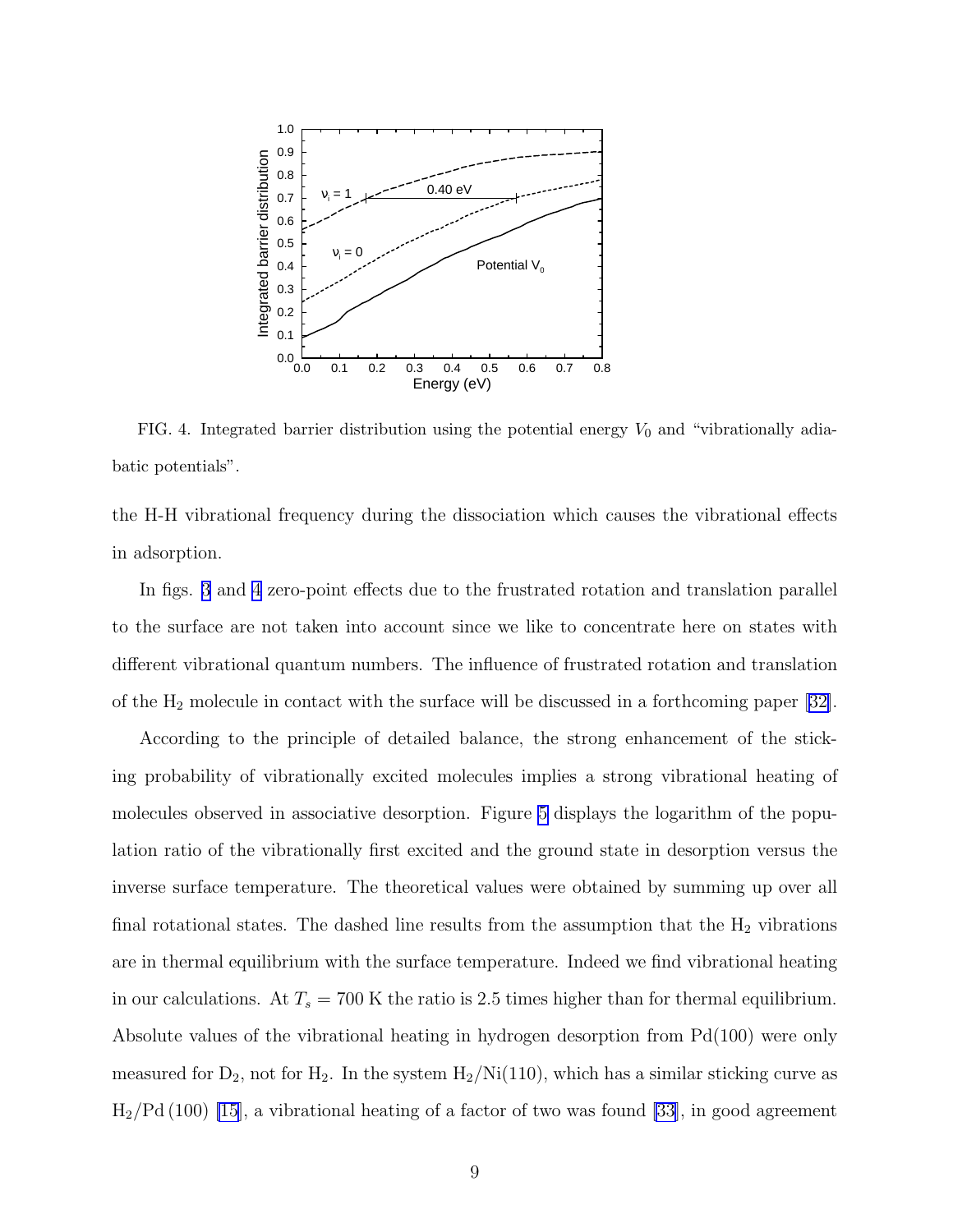<span id="page-9-0"></span>

FIG. 5. Vibrational excitation in desorption. Boxes: experimental results (see text) [\[18](#page-12-0)]. Dashed line: vibrational population in thermal equilibrium with the surface temperature, solid line: 6-D calculations.

with our results. The experimental results in Fig. 5 are only determined within a calibration factor [\[18](#page-12-0)]. This means that only the slope of the experimental data has significance, not the absolute values. From this slope an apparent activation energy  $E_a = 428 \pm 30$  meV [\[18](#page-12-0)] has been deduced. Our theoretical work gives  $E_a = 519 \pm 1$  meV. Considering the scatter in the experimental data (see Fig. 5) and the fact that the theory does not employ any empirical parameters, the comparison of the experimentally and theoretically obtained apparent barrier is satisfactory.

In fact, an analysis of the measured sticking probability of  $H_2/Pd(100)$  [\[15\]](#page-12-0) makes it plausible that the apparent activation energy should be close to the gas-phase frequency of  $H_2$ . If we restrict ourselves for the sake of clarity to the two coordinates Z and d, then according to the principle of detailed balance the vibrational population ratio in desorption is given by

$$
\frac{P_1}{P_0} = \frac{\int e^{-E/k_B T_s} S(E, \nu_i = 1) dE}{\int e^{-E/k_B T_s} S(E, \nu_i = 0) dE} \cdot \exp\left(\frac{-\hbar \omega_{\text{vib}}}{k_B T_s}\right),\tag{4}
$$

where  $S(E, \nu_i)$  is the sticking probability for initial vibrational state  $\nu_i$  and kinetic energy E. Now an analysis of Eq. 4 yields that a strong lowering of the apparent activation energy from the gas-phase vibrational energy can only be caused by a ratio  $S(E, \nu_i = 1)/S(E, \nu_i = 0)$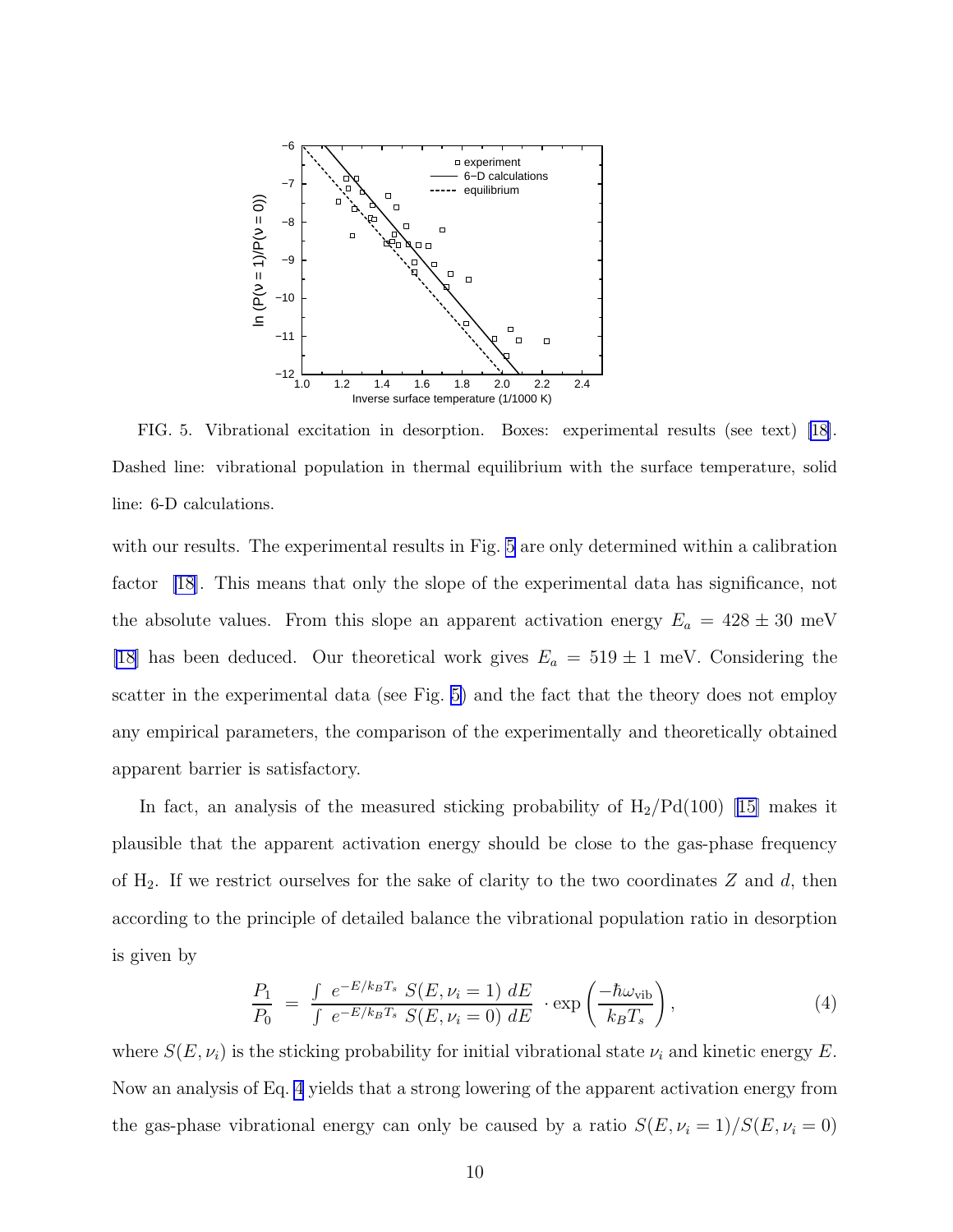which decreases exponentially with increasing kinetic energy. This would only be the case if  $S(E, \nu_i = 0)$  increased exponentially with increasing energy, which requires the assumption of a minimum barrier towards dissociative adsorption, as was done in the calculations of refs. [\[18,19](#page-12-0)]. However, the sticking in the system  $H_2/Pd(100)$  is non-activated and initially decreases with increasing kinetic energy [\[15\]](#page-12-0). Such a sticking probability should not cause a lowering of the apparent activation energy for vibrational excitation in desorption, as reproduced by our calculations. Either the principle of detailed balance is not directly applicable for the adsorption/desorption of  $H_2$ / Pd(100), which seems to be improbable from the experience of hydrogen-on-metal systems[[3\]](#page-12-0), or there is an inconsistency between the adsorption and desorption experiments.

We further note that the apparent activation energy in our calculations depends on the rotational states of the molecules. If one considers, e.g., only  $j_f = 4$  rotational states, where  $j_f$  is the final rotational quantum number, for the vibrational excitation in desorption, then the theoretical activation energy drops to  $E_a = 487 \pm 2$  meV. This is due to the fact that the sticking probability for molecules in the vibrational ground state becomes small (less than 0.1) for  $j_i \geq 4$  [\[25\]](#page-13-0), while for vibrationally excited molecules the sticking probability is almost independent of the initial rotational state. Also the absolute value of the vibrational heating depends sensitively on the rotational quantum number; for  $j_f = 4$  the vibrational heating rises to a factor of 3.6.

For  $D_2/Pd(100)$  a vibrational over-population in desorption of  $\nu = 1$  by a factor of nine was found [\[14](#page-12-0)], which is much higher than our result for  $H_2/Pd(100)$ . Note that the interaction of  $D_2$  with Pd (100) is given by *exactly* the same PES as for  $H_2$ . At present, full quantum dynamical calculations for  $D_2$  are not feasible because the number of relevant, energetically accessible channels is significantly higher than for  $H_2$  due to the larger mass and the therefore smaller energetic level spacings. We do not expect, however, that the calculations for  $D_2$  would yield a vibrational heating of a factor of nine. Again analyzing Eq. [4,](#page-9-0) for such a large vibrational heating the sticking probability for  $\nu_i = 0$  states of  $D_2$ has to be below 0.1 for all energies, much lower than for  $H_2$ , but already the hole model,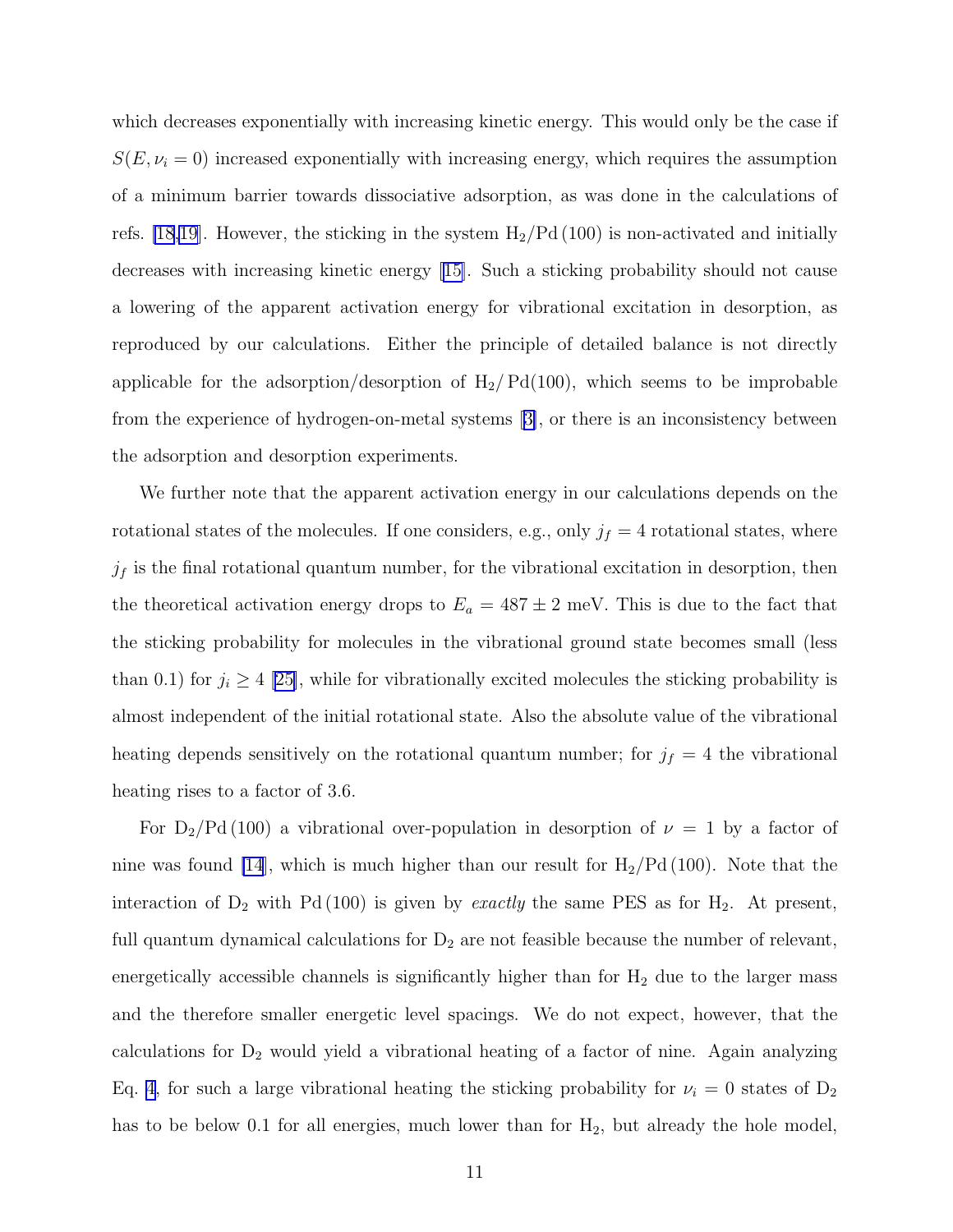that does not take into account the steering effect, yields higher values (see Fig. [4\)](#page-8-0).

The reason for this discrepancy may lie in the determination of the PES. On the other hand, if all experimental results were correct, the application of the principle of detailed balance for the adsorption/desorption of hydrogen/Pd (100) would yield a large isotope effect, which, for example, has not been found for hydrogen on  $Pd(111)$  [\[26](#page-13-0)]. It may also be that our understanding of the adsorption/desorption dynamics is still incomplete.

#### III. CONCLUSIONS

In conclusion, we reported a six-dimensional quantum dynamical study of dissociative adsorption on and associative desorption from  $H_2/Pd(100)$ . We have shown that large vibrational effects in dissociative adsorption and associative desorption of  $H_2/Pd(100)$  exist. They are not due to a strongly curved reaction path and a late minimum barrier to adsorption, as was previously assumed, but they are caused by the strong lowering of the H-H vibrational frequency during the adsorption and the multi-dimensionality of the relevant phase space with its broad distribution of barrier heights. Quantitative differences between experiment and theory and inconsistencies between adsorption and desorption experiments are identified which deserve further clarification.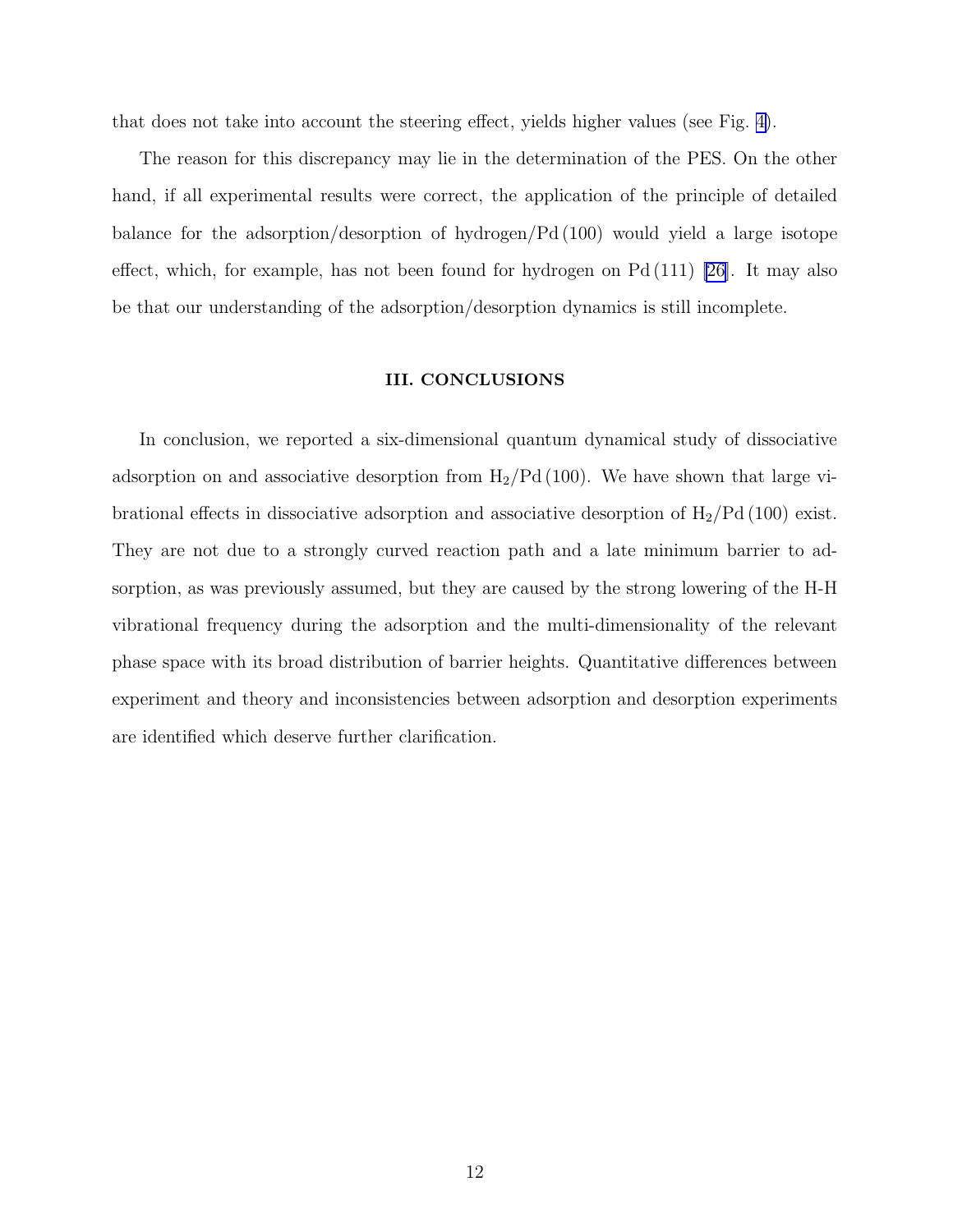### REFERENCES

- <span id="page-12-0"></span>[1] K.D. Rendulic and A. Winkler, Surf. Sci. 299/300, 261 (1994).
- [2] S. Holloway, Surf. Sci. 299/300, 656 (1994).
- [3] G.R. Darling and S. Holloway, Rep. Prog. Phys. 58, 1595 (1995).
- [4] G.D. Kubiak, G.O. Sitz, and R.N. Zare, J. Chem. Phys. 83, 2538 (1985).
- [5] C.T. Rettner, H.A. Michelsen, and D.J. Auerbach, J. Vac. Sci. Technol. A 11, 1901 (1993).
- [6] G. Anger, A. Winkler and K.D. Rendulic, Surf. Sci. 220, 1 (1989).
- [7] B.E. Hayden and C.L.A. Lamont, Phys. Rev. Lett. 63, 1823 (1989).
- [8] C.T. Rettner, D.J. Auerbach, and H.A. Michelsen, Phys. Rev. Lett. 68 , 1164 (1992).
- [9] C.T. Rettner, H.A. Michelsen, and D.J. Auerbach, J. Chem. Phys. 102, 4625 (1995).
- [10] B. Jackson and H. Metiu, J. Chem. Phys. 86,1026 (1987).
- [11] D. Halstead and S. Holloway, J. Chem. Phys. 93, 2859 (1990).
- [12] S. Küchenhoff, W. Brenig, and Y. Chiba, Surf. Sci. 245, 389 (1991).
- [13] G.R. Darling and S. Holloway, J. Chem. Phys. 97, 734 (1992).
- [14] L. Schröter, H. Zacharias, and R. David, Phys. Rev. Lett.  $62$ , 571 (1989).
- [15] K. D. Rendulic, G. Anger, and A. Winkler, Surf. Sci. 208, 404 (1989).
- [16] L. Schröter, Chr. Trame, R. David, and H. Zacharias, Surf. Sci. 272, 229 (1992).
- [17] S. Wilke and M. Scheffler, Surf. Sci. 329, L605 (1995); Phys. Rev. B, in press.
- [18] L. Schröter, S. Küchenhoff, R. David, W. Brenig, and H. Zacharias, Surf. Sci. 261 (1992) 243.
- [19] W. Brenig and R. Russ, Surf. Sci. 315, 195 (1994).